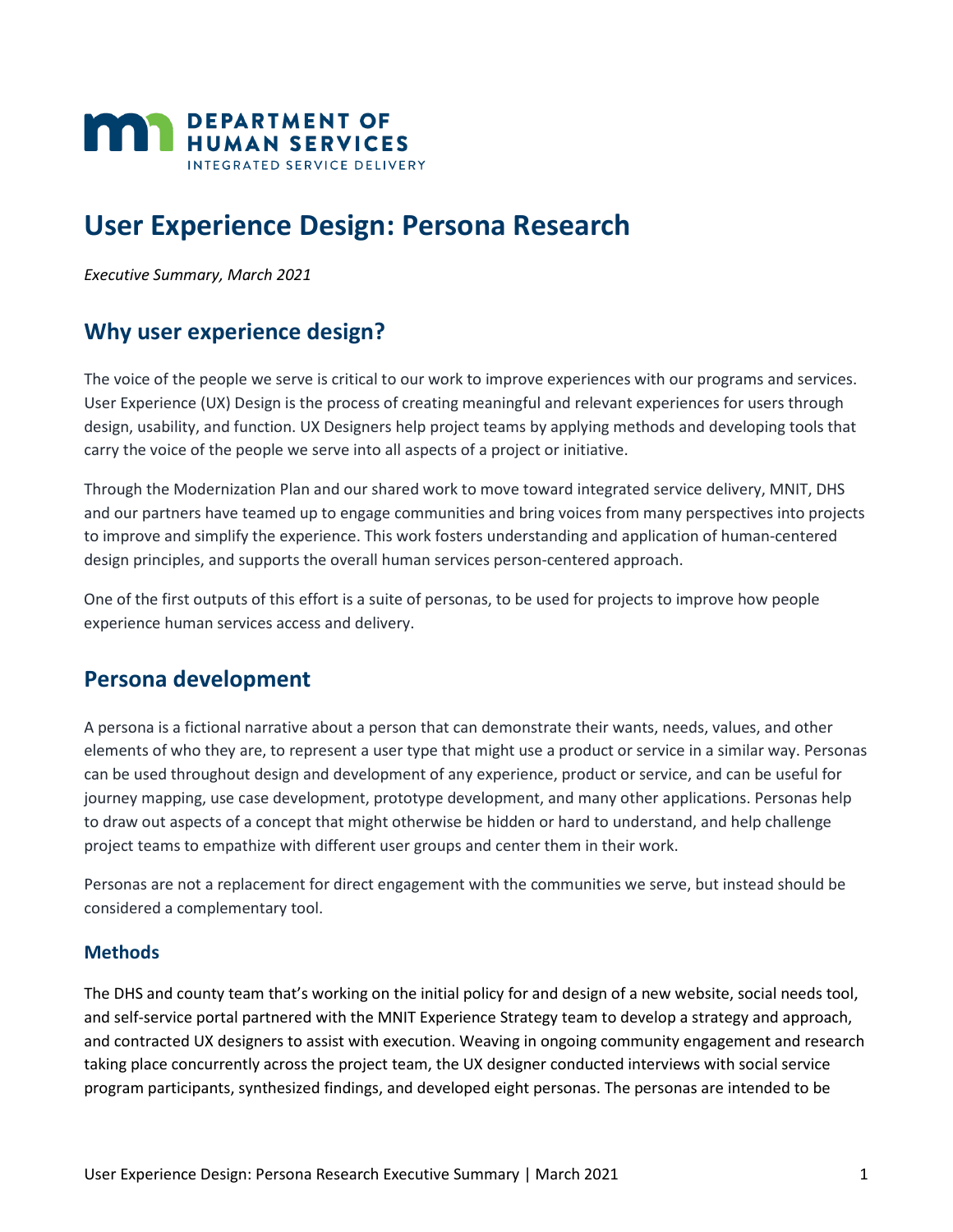respectful of communities and interviewees, authentic, and reflective of our research. They are centered on the social determinants of health as a guiding design principle.

## **Interviews**

DHS contacts, community organizations and county contacts assisted with interviewee recruitment. Confidential phone and web interviews were an hour long, and participants were compensated for their time. Twenty-seven interviews were completed, and participants included a cross-section of demographics and locations. At a high level, interviewees included:

- Families that earn as much as \$150,000 and as little as \$3,000
- People living in the arrowhead and in western Minnesota, as well as people in the metro area
- People that identify as African American, Native American, Spanish/Hispanic/Latino, and Asian, as well as white.

# **Findings**

Below are some of the key findings of the interviews, which surfaced an extensive amount of information and insights.

## • **Finding/accessing information:**

- $\circ$  Generally, people look for information from county offices, and through their own social networks and communities. Inaccurate or conflicting information is a big issue, as are awkward processes. Staff knowledge at organizations and agencies can be limited.
- $\circ$  People struggle to find a source of truth online; the internet isn't the first resource they turn to and it isn't a reliable source.
- o People don't often know what they are looking for or the breadth of their options, so it's hard to know what to ask for or how to decide.
- o Seen and unseen disabilities add complexity to the information search.
- $\circ$  People searching for assistance are often in a state of urgency, distress or crisis.
- $\circ$  There's stigma, trauma and shame associated with seeking services in many communities.
- $\circ$  Adversarial relationships and mistrust between people and the government or service providers exist or can develop.

#### • **Technology access:**

- $\circ$  While access to devices and internet is more widespread than it's ever been, it remains limited for some people and areas.
- o Further, inaccessible design and lacking digital literacy can be major barriers.
- $\circ$  Account creation and access, including password changes and identity verification, create many issues for users.
- **Social needs tools, screenings:** 
	- $\circ$  Every individual situation is unique, and screening and triage processes can leave little room for nuance. Participants might want a way to qualify or explain their responses.
	- o Questions need to be worded carefully and simply.
- **What people would change with a magic wand:**